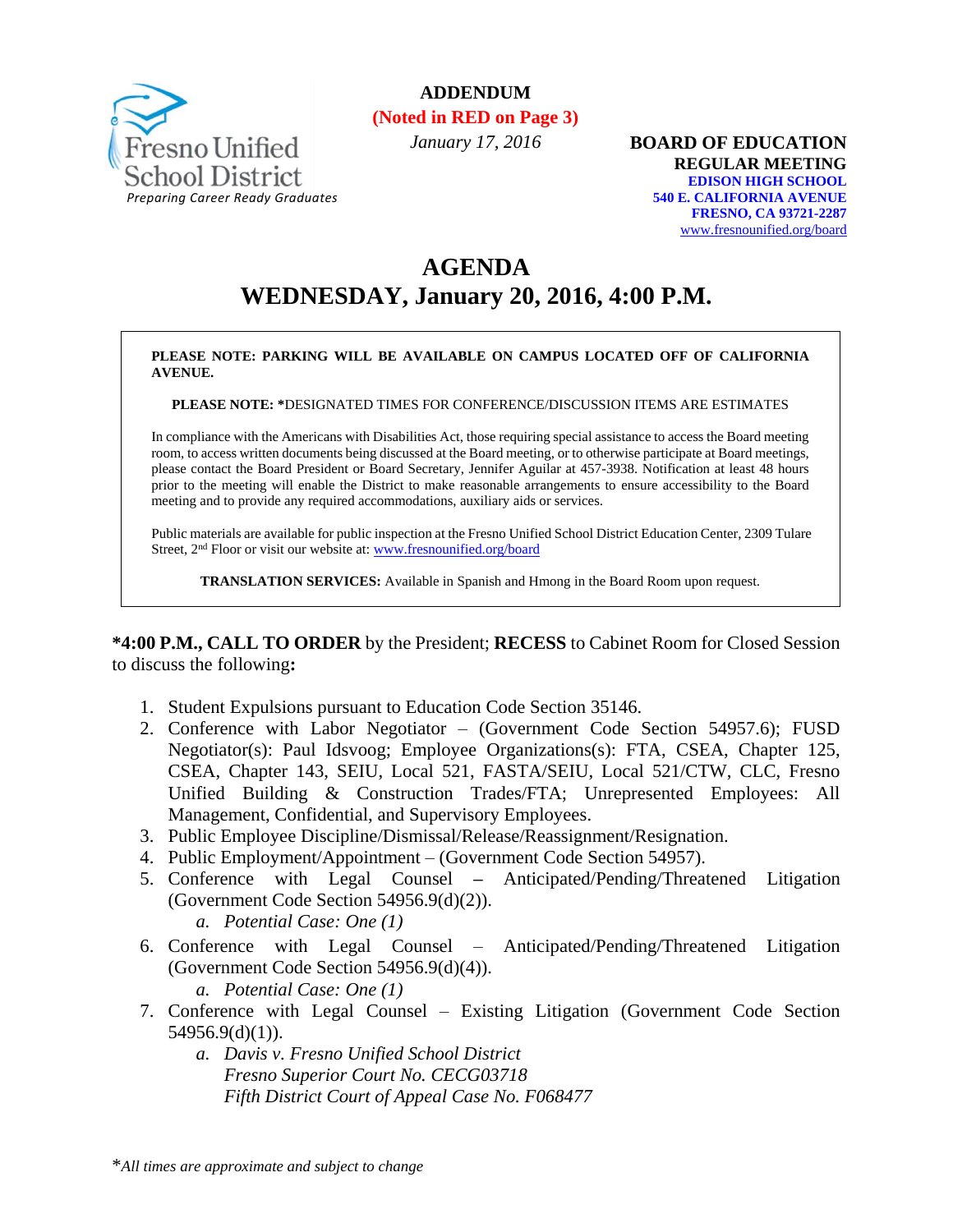### **5:30 P.M., RECONVENE** and report action taken during Closed Session, if any.

### **PLEDGE OF ALLEGIANCE**

A staff member will lead the flag salute.

### **APPROVE Minutes**

Included in the Board binders are the draft minutes for the January 6, 2016 Regular Meeting. The Superintendent recommends approval. Contact person: Michael E. Hanson, telephone 457-3884.

#### **ADOPT Resolution Proclaiming the Month of February 2016 as African American History Month**

Included in the Board binders is a resolution proclaiming the month of February 2016 as African American History Month. All schools are encouraged to celebrate the contributions of African Americans throughout the month of February through the use of curricular materials and other school-related activities. The Superintendent recommends adoption. Contact person: Bob Nelson, telephone 457-3657.

### **HEAR Reports from Student Board Representatives**

An opportunity is provided to hear comments/reports from Student Board Representatives from Edison High School. Contact person: Rosario Sanchez, telephone 457-6223.

### **HEAR Report from Superintendent**

ALL CONSENT AGENDA items are considered to be routine by the Board of Education and will be enacted by one motion. There will be no separate discussion of items unless a Board member or member of the community so requests, in which event, the item(s) will be considered following approval of the Consent Agenda.

## **A. CONSENT AGENDA**

### **A-1, APPROVE Personnel List**

Included in the Board binders is the Personnel List, Appendix A, as submitted. The Superintendent recommends approval. Contact person: Paul Idsvoog, telephone 457-3548.

### **A-2, ADOPT Findings of Fact and Recommendations of District Administrative Board**

The Board of Education received and considered the Findings of Fact and Recommendations of District Administrative Panels resulting from hearings on expulsion and readmittance cases conducted during the period since the January 6, 2016, Regular Board meeting. The Superintendent recommends adoption. Contact person: Kim Mecum, telephone 457-3569.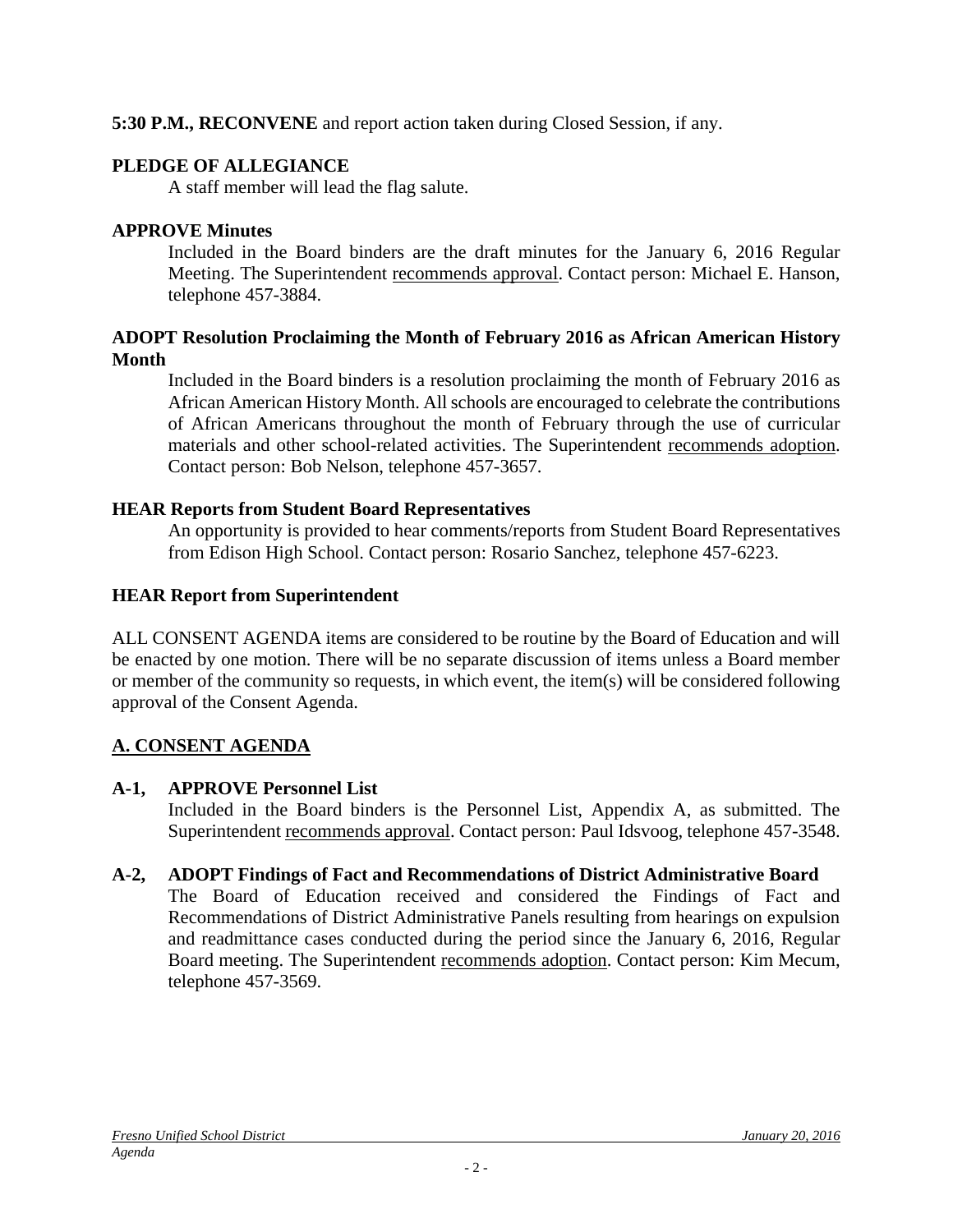### **A. CONSENT AGENDA** – *continued*

### **A-3, APPROVE Budget Revision No. 2 for Fiscal Year 2015/16**

Included in the Board binders is Budget Revision No. 2 for fiscal year 2015/16. Periodic updates to the district's budget are presented to the Board of Education for approval. Budget Revision No. 2 includes adjustments for updated information and necessary adjustments to support the acceptance of various grant awards.

The following items are included in Budget Revision No. 2 for fiscal year 2015/16:

- Expense changes to reflect items reported in the First Interim Financial report presented to the Board on December 9, 2015
- Program adjustments and grant revisions

The Superintendent recommends approval. Fiscal impact: As a result, the Unrestricted General Fund Reserve for Economic Uncertainties is estimated at approximately \$34.2 million at June 30, 2016. Contact person: Ruth F. Quinto, telephone 457-6226.

### **A-3a, APPROVE Agreement with Gibson, Dunn, & Crutcher, LLP**

Proposed for the Board of Education's consideration is an agreement with Gibson, Dunn, & Crutcher, LLP to provide legal services to Fresno Unified School District. The services of Gibson, Dunn, & Crutcher, LLP are recommended for approval to allow staff to engage the firm to assist with legal needs of the district. The contract period is January 21, 2016 through June 30, 2016. The Superintendent recommends approval. Fiscal impact: Sufficient funds are currently available in the 2015/16 Unrestricted General Fund. Contact person: Ruth F. Quinto, telephone 457-6226.

### **A-4, APPROVE Agreements with CORE and Long Beach Unified School District**

Included in the Board binders are two agreements, one with CORE and one with Long Beach Unified School District, to provide support to Fresno Unified schools. A key element involves creating partnerships between schools. Fresno Unified will be providing support to ROOTS International Academy in Oakland Unified and Long Beach Unified will be providing support to Sequoia and Yosemite Middle Schools. CORE will facilitate and support school partnerships. The Superintendent recommends approval. Fiscal impact: Sufficient funding of \$78,250 for CORE and \$35,000 for Long Beach Unified is available from the 2015/16 Title I budget and will be partially offset by \$17,500 received from Oakland Unified School District for support of their schools. Contact person: Tammy Townsend, telephone 457-3934.

### **A-5, APPROVE agreement with Signature Solutions for African American Hall of Legends Mobile Museum**

Included in the Board binders is an agreement with Signature Solutions to provide an African American "Hall of Legends" Mobile Museum materials and services to Fresno Unified School District. In celebration of African American History Month, and in alignment with the Goal 2 Transition Initiative, the district would purchase a state of the art interactive display gallery featuring legendary African Americans, and Signature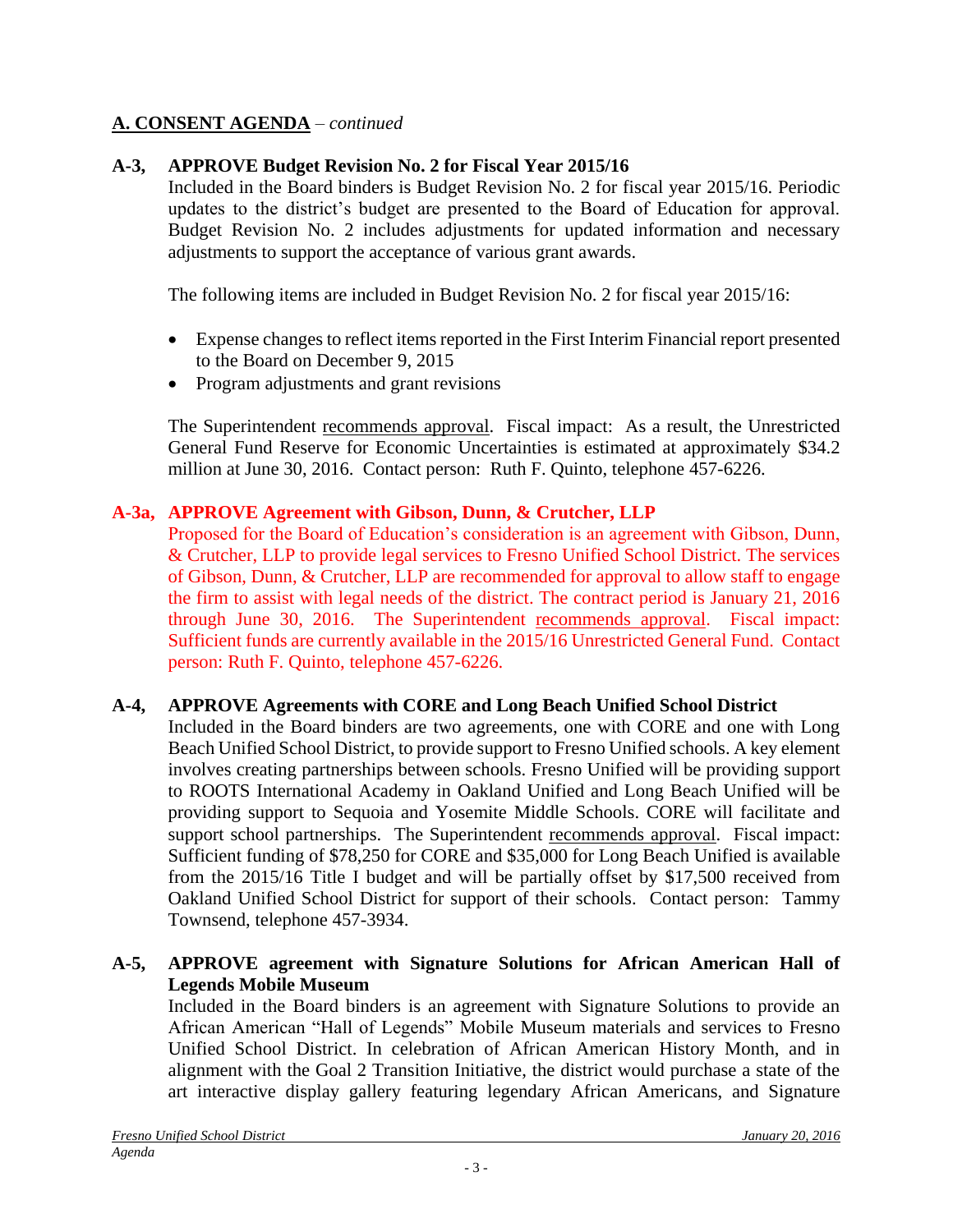Solutions would provide school assemblies, student leadership workshops, support services, and promotional materials for distribution and use at all 10 high school sites. Fresno Unified would maintain ownership of the interactive banners for rotational use at Fresno Unified middle and high school sites in subsequent years. The Superintendent recommends approval. Fiscal impact: Funding of \$25,000 is available in the Goal 2 Transition budget. Contact person: Kim Mecum, telephone 457-3731.

### **A. CONSENT AGENDA** – *continued*

#### **A-6, APPROVE the 2015/16 Department of General Services/Office of Administrative Hearings Agreement**

Information regarding the agreement with Department of General Services, Office of Administrative Hearings (OAH) and Fresno Unified School District. This agreement would allow OAH to provide Administrative Law Judge services, interpreters, court reporters and general support for the purpose of conducting dismissal hearings pursuant to Government Code section 27727. The Superintendent recommends approval. Fiscal impact: Sufficient funds are currently available in the 2015/16 Unrestricted General Fund. Contact person: Paul Idsvoog, telephone 457-3548.

#### **A-7, APPROVE Job Descriptions for Select Management, Supervisor, and Classified Positions**

Approve new and revised job descriptions for California School Employees Association (CSEA), Fresno Chapter 143, Food Service Unit and Director, Career Readiness. The Superintendent recommends approval. Fiscal impact: There is no fiscal impact to the district. Contact person: Paul Idsvoog, telephone 457-3548.

#### **A-8, APPROVE Adjustments to Supervisory and Classified Salary Schedules**

Approve adjustments to the Supervisory and Classified salary schedules in relation to revisions to California School Employees Association (CSEA), Fresno Chapter 143, Food Service Unit job descriptions. The Superintendent recommends approval. Fiscal impact: There is no fiscal impact to the district. Contact person: Paul Idsvoog, telephone 457- 3548.

#### **A-9, APPROVE Award of Bid 16-10, Food Service Disposable Products**

Included in the Board binders is information on Bid 16-10 to establish firm pricing for disposable products used for food services such as napkins, cups, trays, plastic film and foil. The request for bid was lawfully advertised on November 20, 2015, and November 27, 2015. The bids were opened on December 4, 2015. Notifications were sent to ten (10) vendors, and the district received four (4) responses. The bid is for a one-year term price agreement with the option to extend for two additional one-year periods.

Staff recommends award to the lowest, responsive responsible bidders.

Focus Packaging (Fresno, California)  $$500,383.75$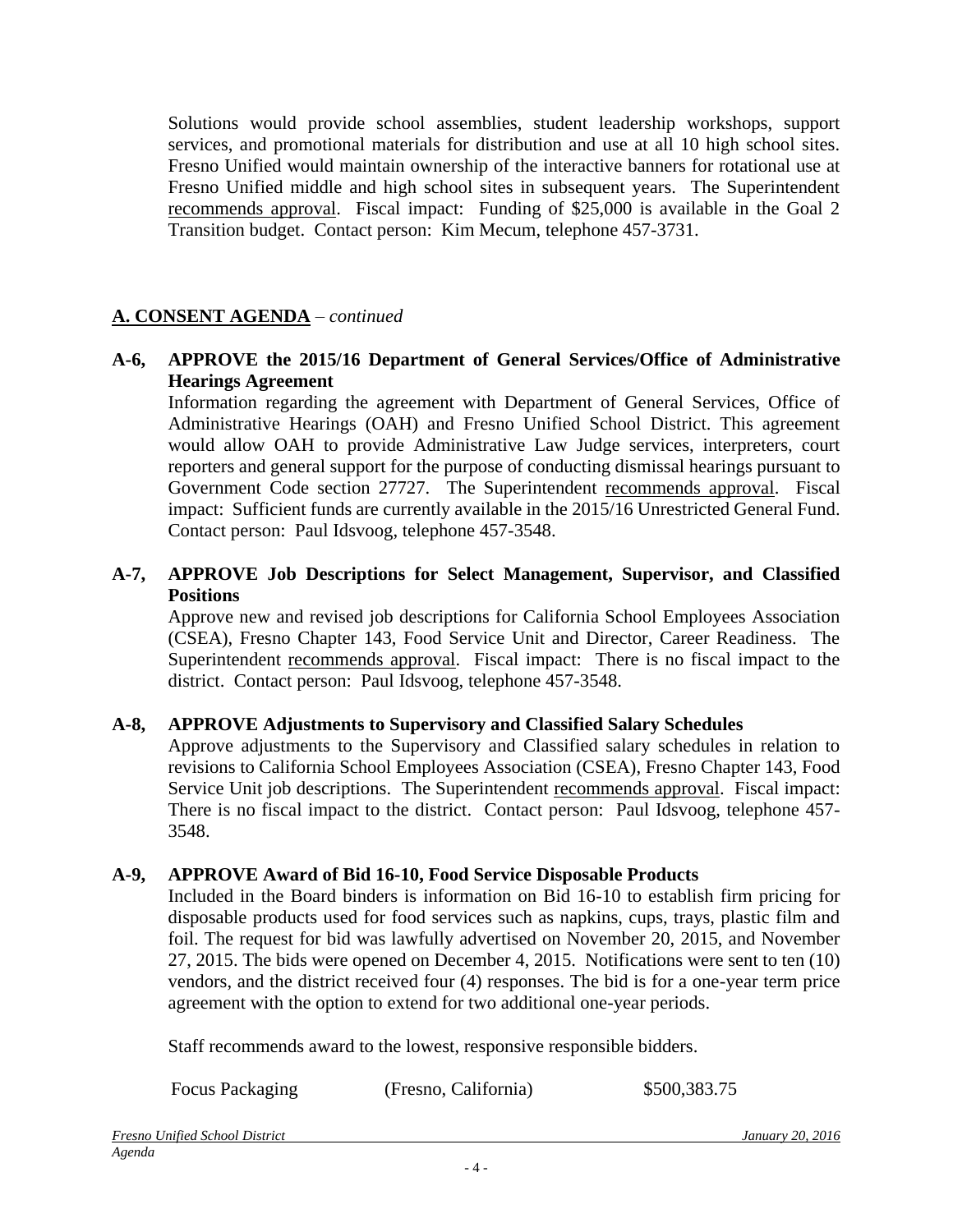| Sysco Central California | (Modesto, California)     | \$51,322.00 |
|--------------------------|---------------------------|-------------|
| Tronex                   | (Mount Olive, New Jersey) | \$21,021.47 |

The Superintendent recommends approval. Fiscal impact: Sufficient funds of \$572,727.22, based on historical usage, are available in the Cafeteria Fund budget. Contact person: Karin Temple, telephone 457-3134.

### **A. CONSENT AGENDA** – *continued*

**A-10, APPROVE Service Agreement with ShotSpotter, Inc. to Support Expansion of ShotSpotter Coverage Area, in Conjunction with Fresno Police Department** It is recommended that the Board approve a three-year service agreement between Fresno

Unified and ShotSpotter, Inc. to support expansion of the coverage area for the ShotSpotter gunshot location system used by the Fresno Police Department (FPD). The agreement is for \$150,000 per year for three years. Fresno Unified will not monitor, manage, administer, analyze or otherwise utilize the ShotSpotter system or any data acquired by the system. The FPD uses information provided by ShotSpotter to respond quickly to gunshots, analyze gunshot patterns/trends, and obtain evidence. Responding officers are able to pinpoint the location, often within ten feet of the shot(s) fired, and the forensic evidence can be used by the FPD to solve crimes and strengthen prosecution. The ultimate value of the system is enhanced community safety. The Superintendent recommends approval. Fiscal impact: Funding of \$150,000 for year one is available in the 2015/16 General Fund budget. Contact person: Karin Temple, telephone 457-3134.

#### **A-11, RATIFY Notification of Closure for the Valley Arts and Science Academy Charter School**

Included in the Board Binder are two recommendations:

- 1. To receive the Notification of Closure for the Valley Arts and Science Academy (VASA) Charter located at 735 N. Glenn, Fresno, California (Attachment A – Letter from VASA Charter). On November 13, 2015, the VASA Board of Directors voted to close the school effective June 15, 2016.
- 2. To ratify the Charter School Closure Agreement between Fresno Unified School District and VASA Charter (Attachment B). District staff continues to work closely with the VASA Charter Board, Administration and families to ensure a smooth transition for students.

The Superintendent recommends ratification. Fiscal impact: There is no fiscal impact to the district. Contact person: Rosario Sanchez, telephone 457-6223.

#### **A-12, RATIFY the Filing of Notices of Completion for the Projects Listed Below** Included in the Board binders are Notices of Completion for the following projects, which

have been completed according to plans and specifications:

Bid 15-13A Bullard and Fresno High Schools Exterior Lighting Upgrade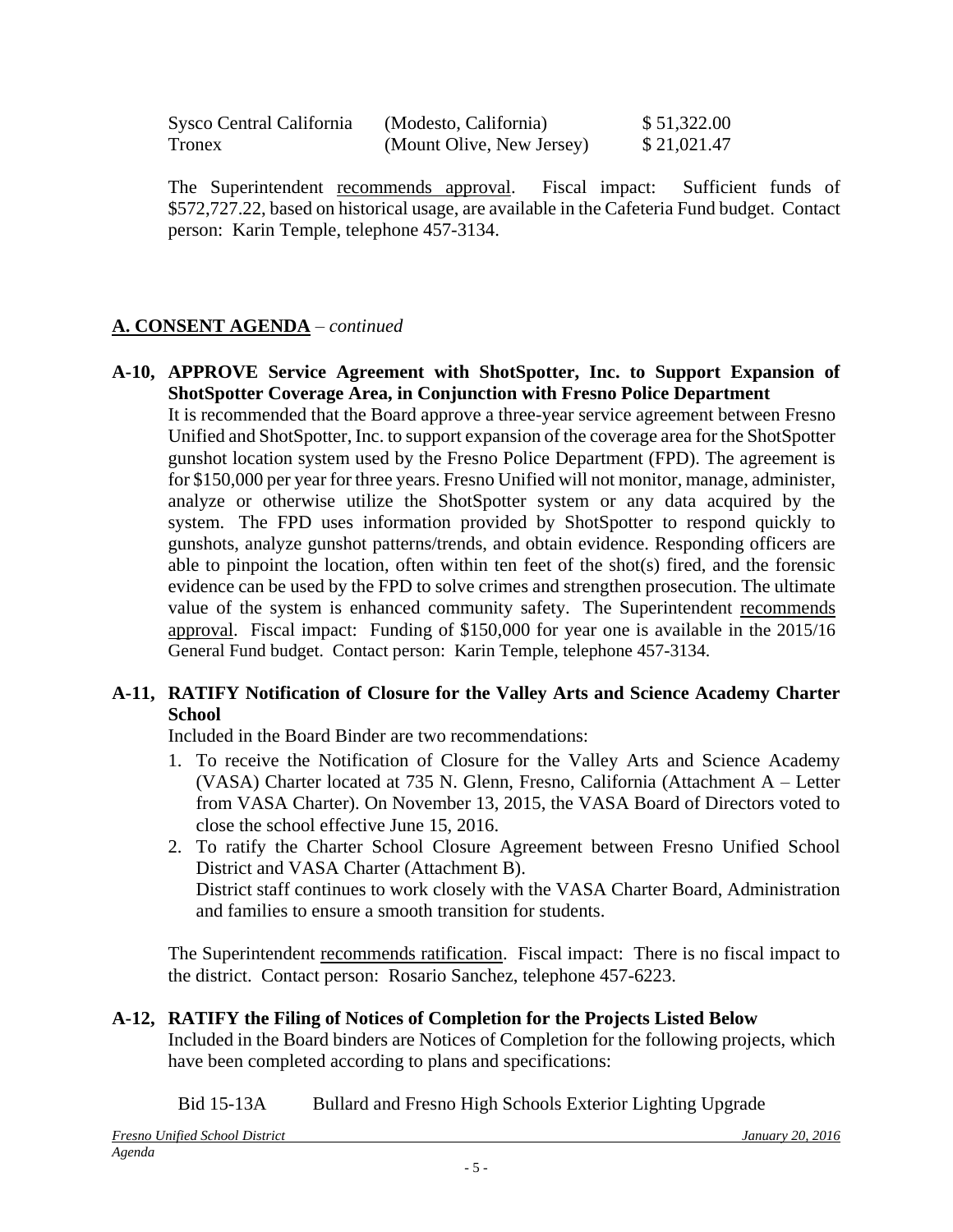- Bid 15-26 Design/Build Services for Sequoia Middle School Gymnasium HVAC System
- Bid 15-34 Infrastructure for Portable Buildings Relocation at Various Schools. Schools included in this project are Bakman, Storey and Wilson Elementary Schools; Computech Middle School; Edison High School; and J.E. Young Academic Center.

### **A. CONSENT AGENDA** – *continued*

The Superintendent recommends ratification. Fiscal impact: Retention funds are released in accordance with contract terms and California statutes. Sufficient funds are available in the General Fund, Measure Q Fund, and School Facility (Developer) Fee Fund. Contact person: Karin Temple, telephone 457-3134.

#### **A-13, RATIFY Purchase Orders from November 1, 2015, through November 30, 2015**

Included in the Board binders is information on purchase orders issued from November 1, 2015, through November 30, 2015. Purchase orders for \$10,000 or more are presented first, followed by purchase orders for less than \$10,000. A list of purchase orders issued for Associated Student Body (ASB) accounts is also provided. The Superintendent recommends ratification. Fiscal impact: Funding is noted on the attached pages. Contact person: Karin Temple, telephone 457-3134.

#### **END OF CONSENT AGENDA (ROLL CALL VOTE)**

### **UNSCHEDULED ORAL COMMUNICATIONS**

Individuals who wish to address the Board on topics within the Board's subject matter jurisdiction, but **not** listed on this agenda may do so at this time. While all time limitations are at the discretion of the Board President, generally members of the public will be limited to a maximum of three (3) minutes per speaker for a total of thirty (30) minutes of public comment as designated on this agenda. Any individual who has not had an opportunity to address the Board during this initial thirty (30) minute period may do so at the end of the meeting after the Board has addressed all remaining items on this agenda. Individuals with questions on school district issues may submit them in writing. The Board will automatically refer to the Superintendent any formal requests that are brought before them at this time. The appropriate staff member will furnish answers to questions. Please note that if you wish to address the Board on an agenda item, you should do so when that specific item is called.

#### **B. CONFERENCE/DISCUSSION AGENDA**

#### **6:00 P.M.**